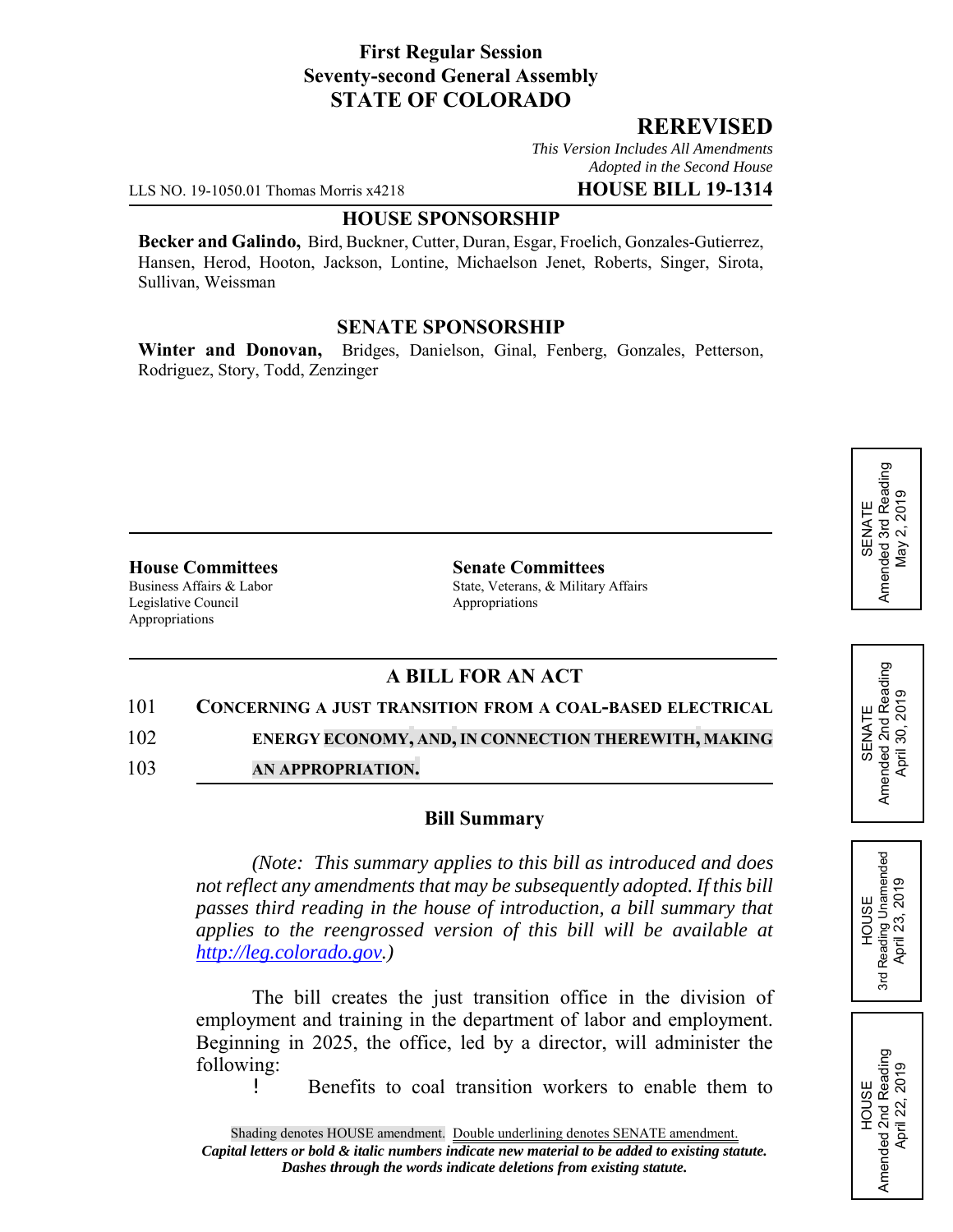support themselves and their families and to access and complete education and training, resulting in being hired for high-quality jobs; and ! Grants to eligible entities in coal transition communities that seek to create a more diversified, equitable, and vibrant economic future for those communities. An electric utility that proposes to retire a coal-fueled electric generating facility shall submit to the office a workforce transition plan at least 90 days before the retirement of the facility. The bill creates a just transition advisory committee to advise the director regarding implementation of the bill. *Be it enacted by the General Assembly of the State of Colorado:* **SECTION 1.** In Colorado Revised Statutes, **add** part 4 to article 83 of title 8 as follows: PART 4 JUST TRANSITION SUPPORT FOR COAL-RELATED JOBS **8-83-401. Legislative declaration.** (1) THE GENERAL ASSEMBLY HEREBY: (a) FINDS THAT: (I) COAL PROVIDES MORE THAN HALF OF COLORADO'S NET POWER GENERATION. THERE WERE APPROXIMATELY ONE THOUSAND THREE HUNDRED WORKERS EMPLOYED IN COLORADO COAL MINES AT THE END OF 2018, AND HALF OF THE DOMESTIC CONSUMPTION OF COLORADO'S MINED COAL IS FOR POWER GENERATION WITHIN THE STATE. (II) COLORADO'S POWER SECTOR, AND THE NATION'S, IS MOVING AWAY FROM COAL AS A FUEL SOURCE BASED ON CONSUMER DEMAND FOR CLEANER POWER AND THE DECLINING COST OF NATURAL GAS AND RENEWABLE RESOURCES. ELECTRICITY GENERATED FROM RENEWABLE SOURCES HAS DOUBLED SINCE 2010 TO APPROXIMATELY TWENTY-FIVE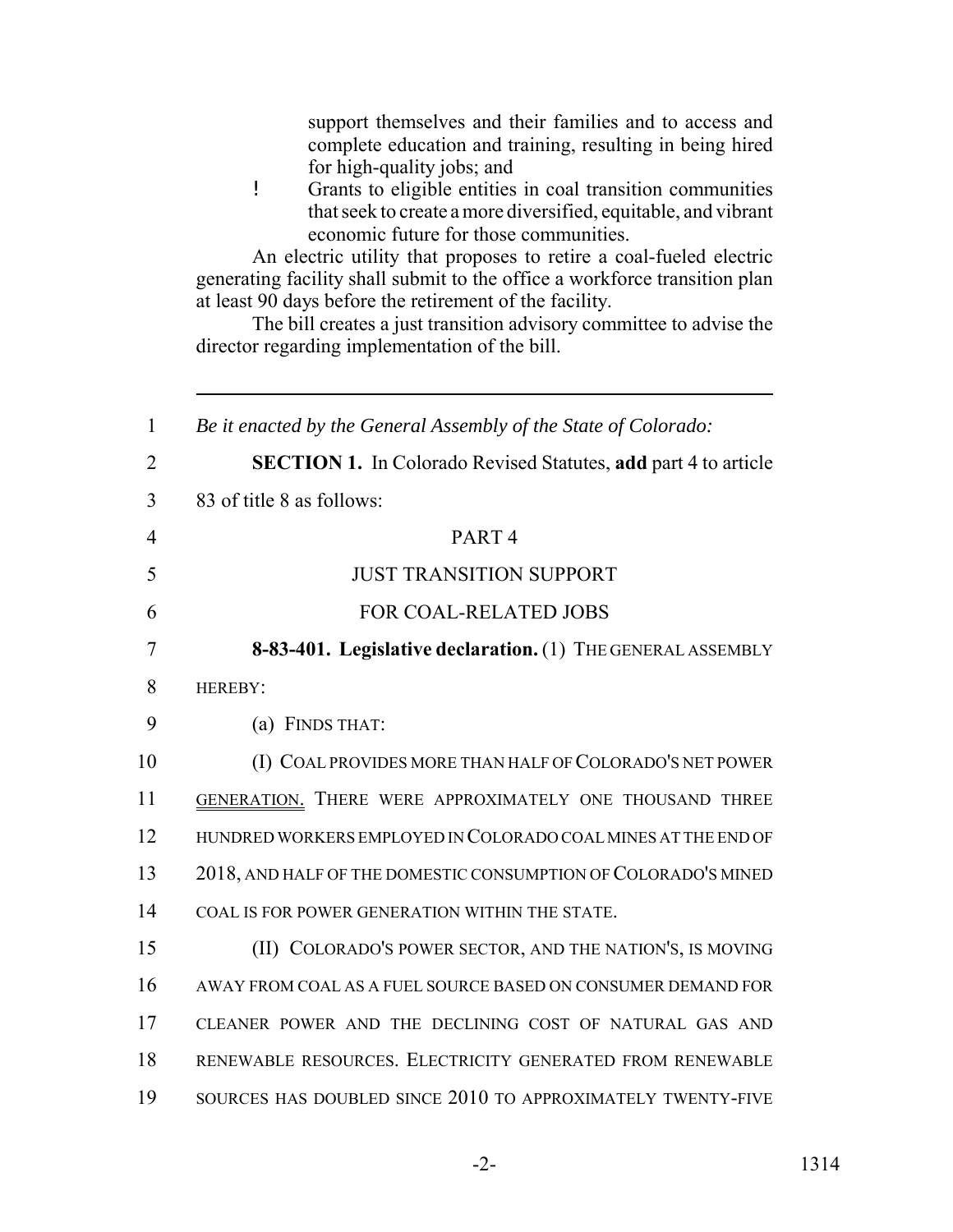1 PERCENT OF COLORADO'S POWER GENERATION IN 2017.

(b) DETERMINES THAT:

 (I) IN ADDITION TO THE CHANGING ECONOMICS OF POWER GENERATION, THERE IS A SCIENTIFIC CONSENSUS THAT GREENHOUSE GAS EMISSIONS, WHICH ARE PRIMARILY THE RESULT OF FOSSIL FUEL COMBUSTION, MUST BE REDUCED IN ORDER TO MITIGATE THE WORST EFFECTS OF CLIMATE CHANGE. THESE EFFECTS ARE ALREADY BEING EXPERIENCED BY COLORADANS IN FORMS THAT INCLUDE MORE EXTREME WEATHER, SNOW PACK MELT, AND HIGHER TEMPERATURES.

10 (II) THE EFFECTS OF COAL PLANT CLOSURES ON WORKERS AND 11 COMMUNITIES HAVE THE POTENTIAL TO BE SIGNIFICANT IF NOT MANAGED CORRECTLY.THE CLOSURE OF COAL-FIRED PLANTS NATIONWIDE IS ALSO LIKELY TO HAVE A SERIOUS IMPACT ON EMPLOYMENT IN THE STATE'S COAL MINES AND THE TRANSPORTATION AND LOGISTICS SUPPLY CHAINS THAT MOVE COAL FROM MINE TO MARKET. MANY OF THESE JOBS PROVIDE FAMILY-SUPPORTING WAGES AND BENEFITS. THE COMMUNITIES THAT HOST RETIRING POWER PLANTS MAY LOSE PRINCIPAL CONTRIBUTORS TO THEIR TAX BASE AND REVENUE FOR VITAL LOCAL GOVERNMENT SERVICES. THE ENACTMENT OF THIS PART 4 WILL HELP ALLEVIATE THESE **IMPACTS**. (III) WHILE COLORADO COMPANIES AND POLICYMAKERS HAVE

 WORKED TO DRIVE NEWINVESTMENT FROMTHECLEAN ENERGY ECONOMY 23 INTO TRANSITIONING COMMUNITIES AND RURAL PARTS OF THE STATE, THERE DOES NOT EXIST AT THE STATE OR FEDERAL LEVEL SUFFICIENT RESOURCES TO ASSIST WORKERS AND COMMUNITIES IMPACTED BY CHANGES IN COLORADO'S COAL ECONOMY, AND THERE DOES NOT EXIST SUFFICIENT COORDINATED LEADERSHIP WITHIN COLORADO'S STATE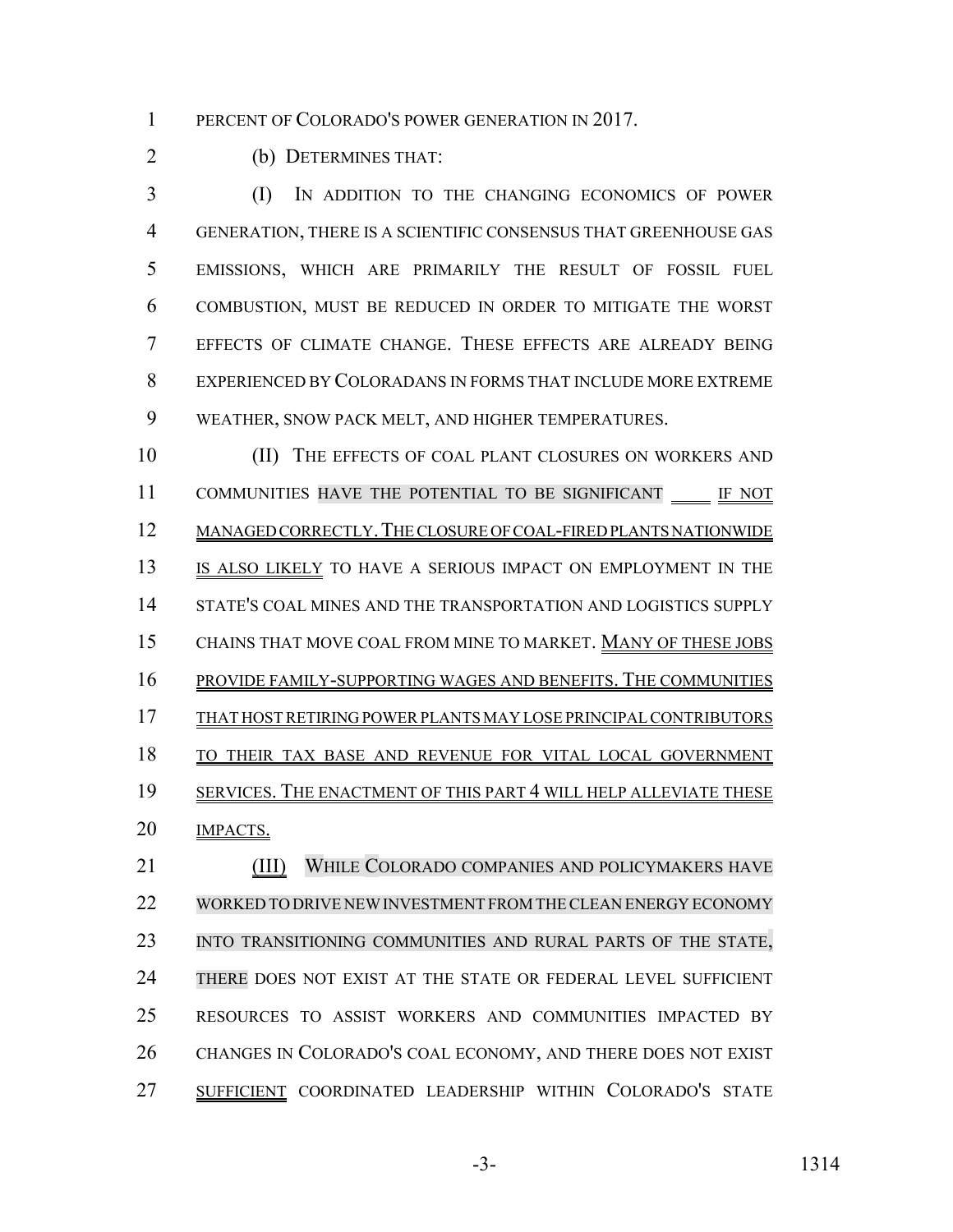GOVERNMENT TO ALIGN AND DELIVER ASSISTANCE TO THESE COAL COMMUNITIES AND WORKERS; AND

(c) DECLARES THAT:

 (I) A STRONG AND COMPREHENSIVE POLICY IS ALSO NEEDED TO INVEST NEW FINANCIAL RESOURCES IN COAL COMMUNITIES THAT ARE SEEKING TO DIVERSIFY AND GROW THEIR LOCAL AND REGIONAL ECONOMIES IN A MANNER THAT IS BOTH SUSTAINABLE AND EQUITABLE; AND

 (II) COLORADO MUST ENSURE THAT THE CLEAN ENERGY ECONOMY FULFILLS A MORAL COMMITMENT TO ASSIST THE WORKERS AND 11 COMMUNITIES THAT HAVE POWERED COLORADO FOR GENERATIONS, AS 12 WELL AS THE DISPROPORTIONATELY IMPACTED COMMUNITIES WHO HAVE 13 BORNE THE COSTS OF COAL POWER POLLUTION FOR DECADES, AND TO 14 THEREBY SUPPORT A JUST AND INCLUSIVE TRANSITION.

 **8-83-402. Definitions.** AS USED IN THIS PART 4, UNLESS THE CONTEXT OTHERWISE REQUIRES:

 (1) "COAL TRANSITION COMMUNITY" MEANS A MUNICIPALITY, COUNTY, OR REGION THAT HAS BEEN AFFECTED IN THE PREVIOUS TWELVE MONTHS, OR THAT DEMONSTRATES IT WILL BE IMPACTED IN THE NEXT THIRTY-SIX MONTHS, BY THE LOSS OF FIFTY OR MORE JOBS IN TOTAL FROM A COAL MINE, COAL-FUELED ELECTRICAL POWER GENERATING PLANT, OR THE MANUFACTURING AND TRANSPORTATION SUPPLY CHAINS OF EITHER. (2) "COAL TRANSITION WORKER" MEANS A COLORADO WORKER LAID OFF FROM EMPLOYMENT ON OR AFTER THE EFFECTIVE DATE OF THIS SECTION IN A COAL MINE, COAL-FUELED ELECTRICAL POWER GENERATING PLANT, OR THE MANUFACTURING AND TRANSPORTATION SUPPLY CHAINS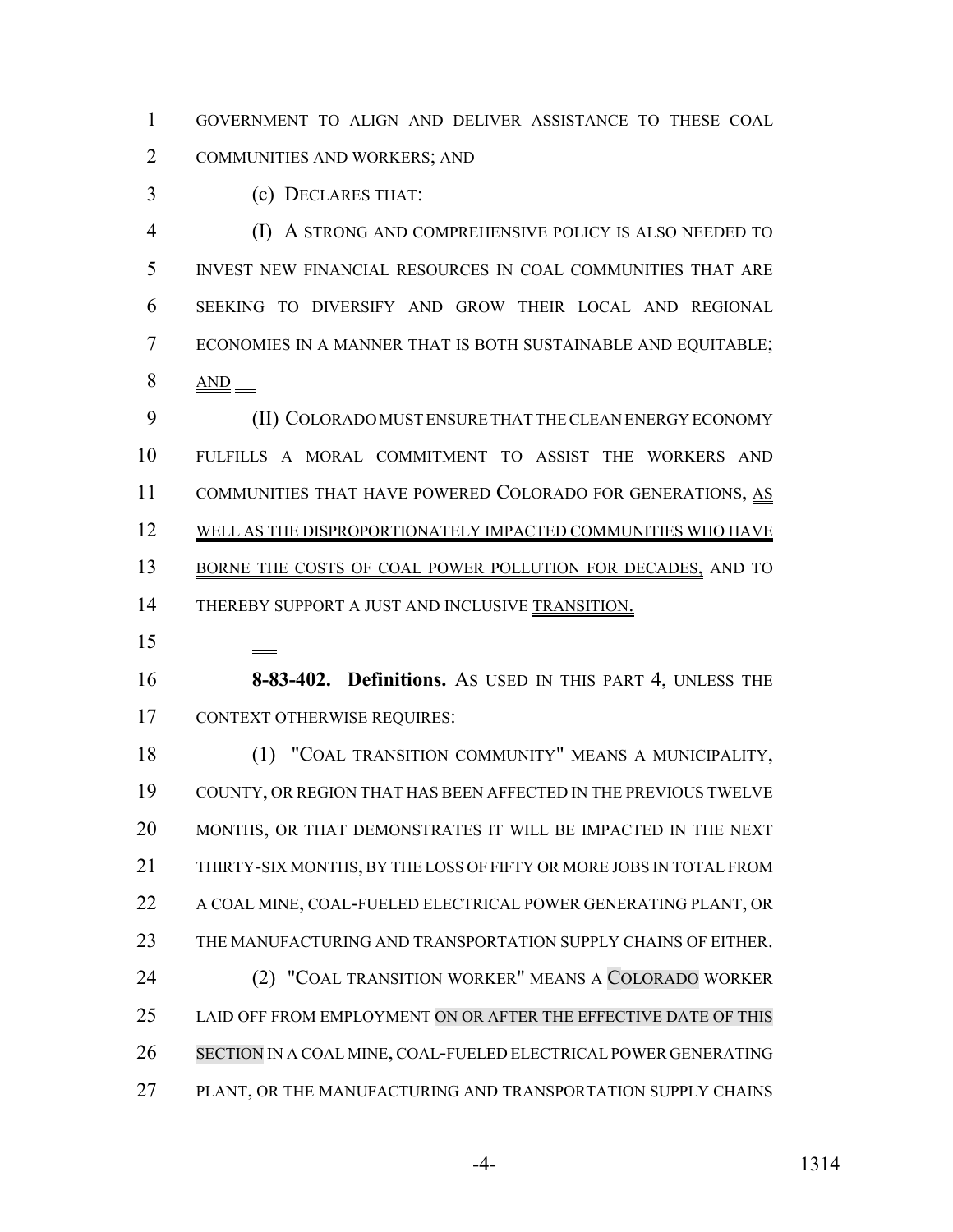OF EITHER.

- (3) "DIRECTOR" MEANS THE DIRECTOR OF THE OFFICE. (4) DISPROPORTIONATELY IMPACTED COMMUNITY" MEANS ANY COMMUNITY OF COLOR, LOW-TO-MIDDLE INCOME COMMUNITY, OR INDIGENOUS COMMUNITY THAT IS OR HAS BEEN DIRECTLY IMPACTED BY COAL POLLUTION. (5) "ELIGIBLE ENTITY" MEANS THE FOLLOWING ENTITIES THAT SERVE A COAL TRANSITION COMMUNITY AND THAT MAY APPLY FOR A GRANT: (a) AN ECONOMIC DEVELOPMENT DISTRICT; (b) A COUNTY, MUNICIPALITY, CITY AND COUNTY, OR OTHER 12 POLITICAL SUBDIVISION OF THE STATE; (c) AN INDIAN TRIBE; (d) AN APPRENTICESHIP PROGRAM THAT IS REGISTERED WITH THE UNITED STATES DEPARTMENT OF LABOR OR A STATE APPRENTICESHIP COUNCIL; (e) AN INSTITUTION OF HIGHER EDUCATION; AND (f) A PUBLIC OR PRIVATE NONPROFIT ORGANIZATION OR ASSOCIATION. **(6) "FUND" MEANS THE JUST TRANSITION CASH FUND CREATED IN**  SECTION 8-83-404. 22 (7) "JUST TRANSITION PLAN" MEANS THE PLAN, IN DRAFT OR FINAL 23 FORM, PREPARED BY THE JUST TRANSITION ADVISORY COMMITTEE AS 24 OUTLINED IN SECTION 8-83-403 (6) AND SUBMITTED BY THE DIRECTOR AS OUTLINED IN SECTION 8-83-403 (4). (8) "OFFICE" MEANS THE JUST TRANSITION OFFICE CREATED IN SECTION 8-83-403 (1).
	-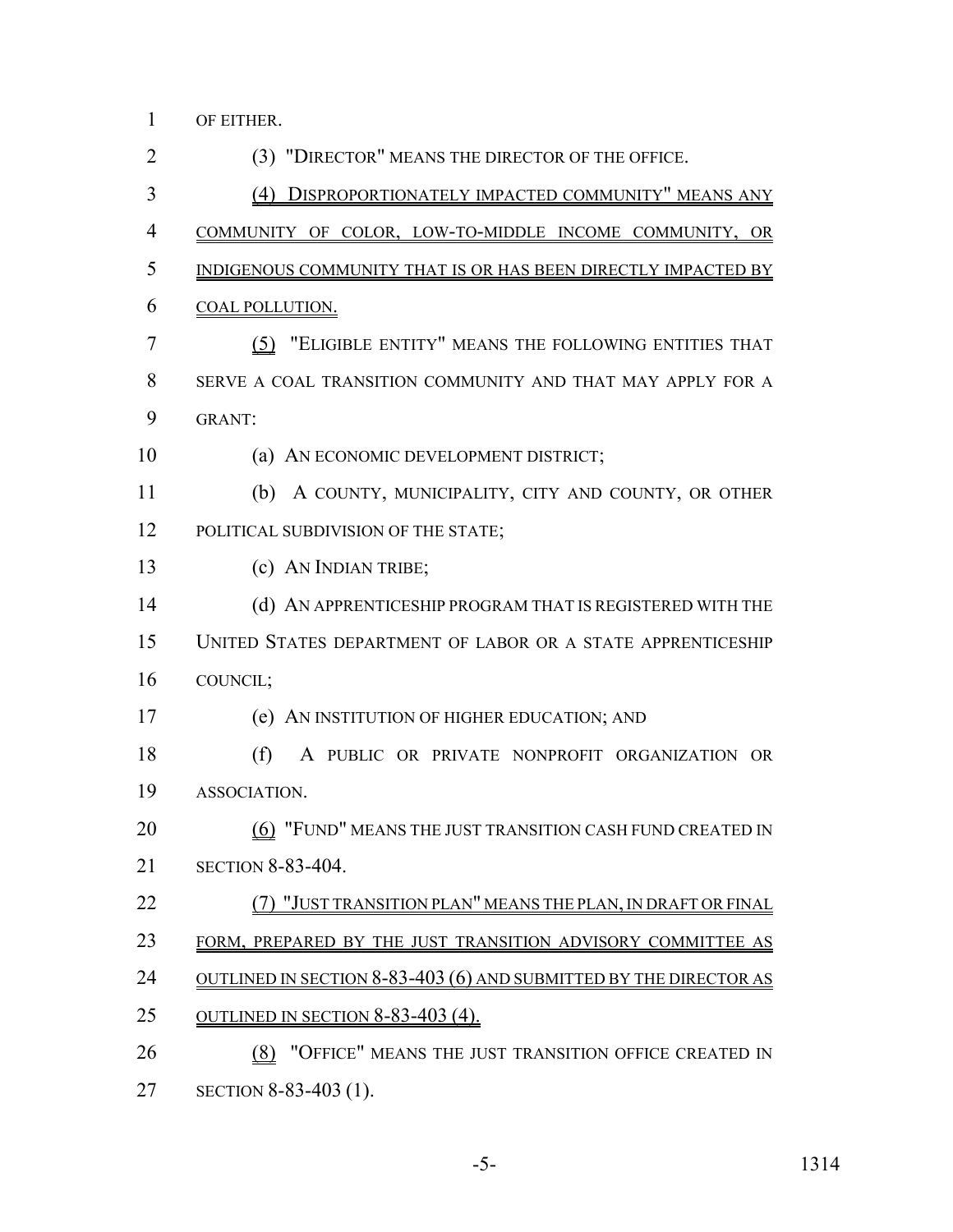(9) "WAGE DIFFERENTIAL BENEFIT" MEANS SUPPLEMENTAL INCOME COVERING ALL OR PART OF THE DIFFERENCE BETWEEN AN INDIVIDUAL'S PREVIOUS EMPLOYMENT IN A COAL MINE, COAL-FUELED ELECTRICAL POWER GENERATING PLANT, OR THE MANUFACTURING AND TRANSPORTATION SUPPLY CHAINS OF EITHER AND NEW EMPLOYMENT OR SUPPLEMENTAL INCOME DURING JOB RETRAINING.

 **8-83-403. Just transition office - advisory committee - repeal.** (1) THERE IS HEREBY CREATED WITHIN THE DIVISION A JUST TRANSITION OFFICE.THE OFFICE SHALL EXERCISE ITS POWERS AND PERFORM ITS DUTIES AND FUNCTIONS UNDER THE DEPARTMENT AS IF THE OFFICE WERE TRANSFERRED TO THE DEPARTMENT BY A **TYPE 2** TRANSFER AS DEFINED 12 IN SECTION 24-1-105.

 (2) THE DIRECTOR OF THE DIVISION SHALL APPOINT THE DIRECTOR OF THE OFFICE. THE DIRECTOR SHALL MANAGE THE OPERATIONS OF THE OFFICE.

16 (3) IT IS THE PURPOSE OF THE OFFICE TO:

 (a) IDENTIFY OR ESTIMATE, TO THE EXTENT PRACTICABLE, THE TIMING AND LOCATION OF FACILITY CLOSURES AND JOB LAYOFFS IN COAL-RELATED INDUSTRIES AND THEIR IMPACT ON AFFECTED WORKERS, BUSINESSES, AND COAL TRANSITION COMMUNITIES AND MAKE RECOMMENDATIONS TO THE JUST TRANSITION ADVISORY COMMITTEE, AS 22 PART OF ITS WORK OUTLINED IN SUBSECTION (6) OF THIS SECTION, AS TO HOW THE OFFICE CAN MOST EFFECTIVELY RESPOND TO THESE ECONOMIC DISLOCATIONS; (b) PROVIDE ADMINISTRATIVE, LOGISTICAL, RESEARCH, AND POLICY SUPPORT TO THE JUST TRANSITION ADVISORY COMMITTEE'S WORK

27 AS OUTLINED IN SUBSECTION (6) OF THIS SECTION; AND

-6- 1314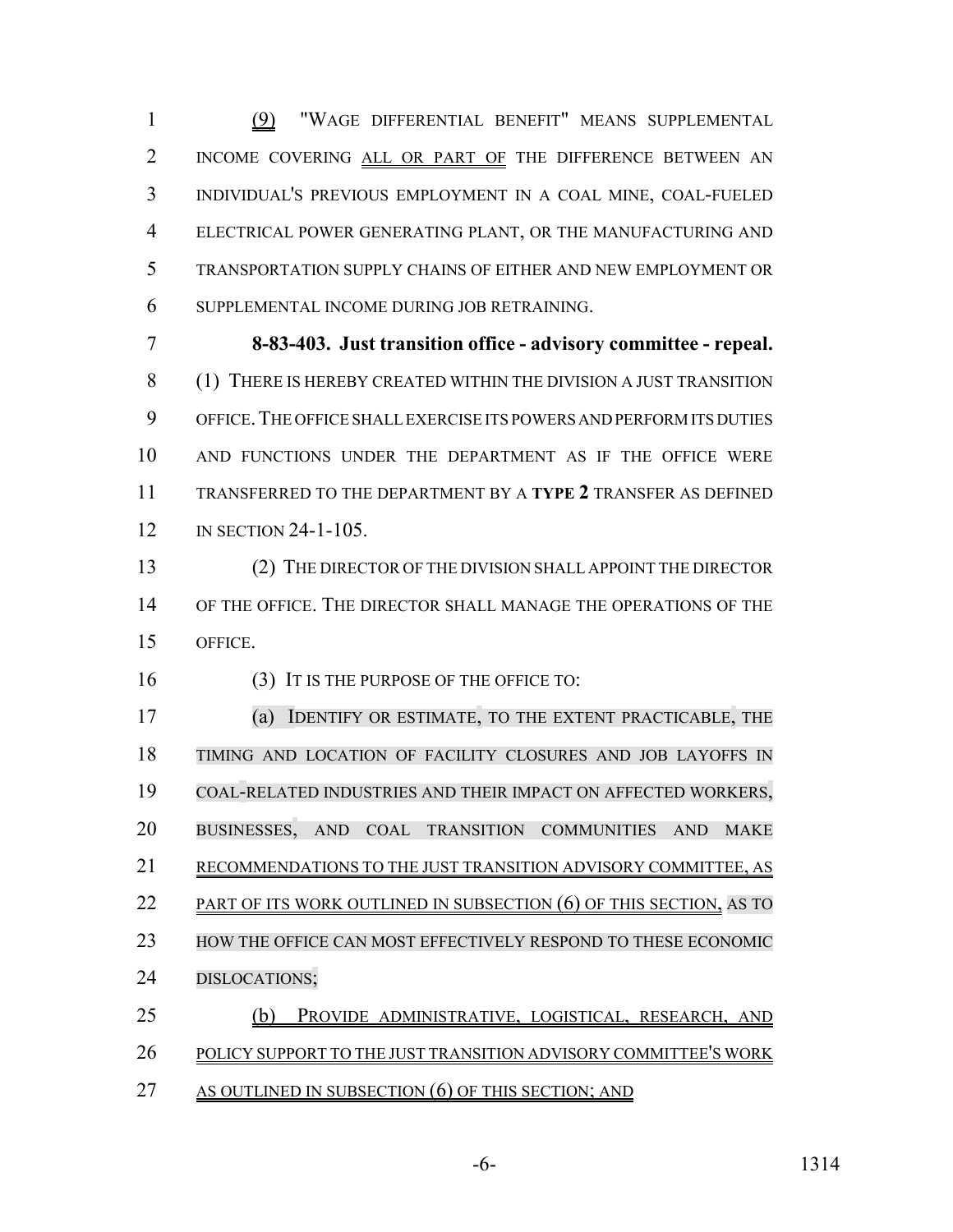(c) PARTICIPATE IN THE DEPARTMENT'S PRESENTATION TO THE GENERAL ASSEMBLY DURING THE "STATE MEASUREMENT FOR ACCOUNTABLE, RESPONSIVE, AND TRANSPARENT (SMART) GOVERNMENT ACT" HEARINGS, HELD PURSUANT TO PART 2 OF ARTICLE 7 OF TITLE 2, REGARDING REQUIREMENTS FOR FINANCING COMPONENTS OF THE JUST TRANSITION PLAN, THE ADMINISTRATION OF THIS PART 4, AND THE EXPECTED RESULTS. (4) BASED ON THE DRAFT JUST TRANSITION PLAN RECOMMENDED 9 BY THE ADVISORY COMMITTEE PURSUANT TO SUBSECTION (6) OF THIS SECTION, AND WITH THE APPROVAL OF THE EXECUTIVE DIRECTOR OF THE 11 DEPARTMENT AND THE EXECUTIVE DIRECTOR OF THE DEPARTMENT OF 12 LOCAL AFFAIRS, ON OR BEFORE DECEMBER 31, 2020, THE DIRECTOR SHALL SUBMIT TO THE GOVERNOR AND THE GENERAL ASSEMBLY A FINAL JUST TRANSITION PLAN FOR COLORADO. THIS FINAL PLAN MUST INCLUDE, AT A MINIMUM: (a) BENEFITS, GRANTS, AND OTHER COMPONENTS THAT THE OFFICE, THE DEPARTMENT, OR THE DEPARTMENT OF LOCAL AFFAIRS SHALL COORDINATE AND IMPLEMENT UNDER EXISTING AUTHORITY; (b) BENEFITS, GRANTS, AND OTHER COMPONENTS THAT REQUIRE 20 ADDITIONAL LEGISLATIVE AUTHORITY TO IMPLEMENT; (c) SOURCES OF FUNDING THAT MAY BE ACCESSED FROM FEDERAL, STATE, LOCAL, AND OTHER SOURCES WITHOUT ADDITIONAL LEGISLATIVE 23 AUTHORITY OR APPROVAL; AND 24 (d) SOURCES OF FUNDING THAT REQUIRE LEGISLATIVE OR VOTER APPROVAL. 26 (5) TO FURTHER THE PURPOSES OF THE OFFICE CREATED IN THIS 27 PART 4, THE DIRECTOR SHALL ENGAGE IN RELEVANT ADMINISTRATIVE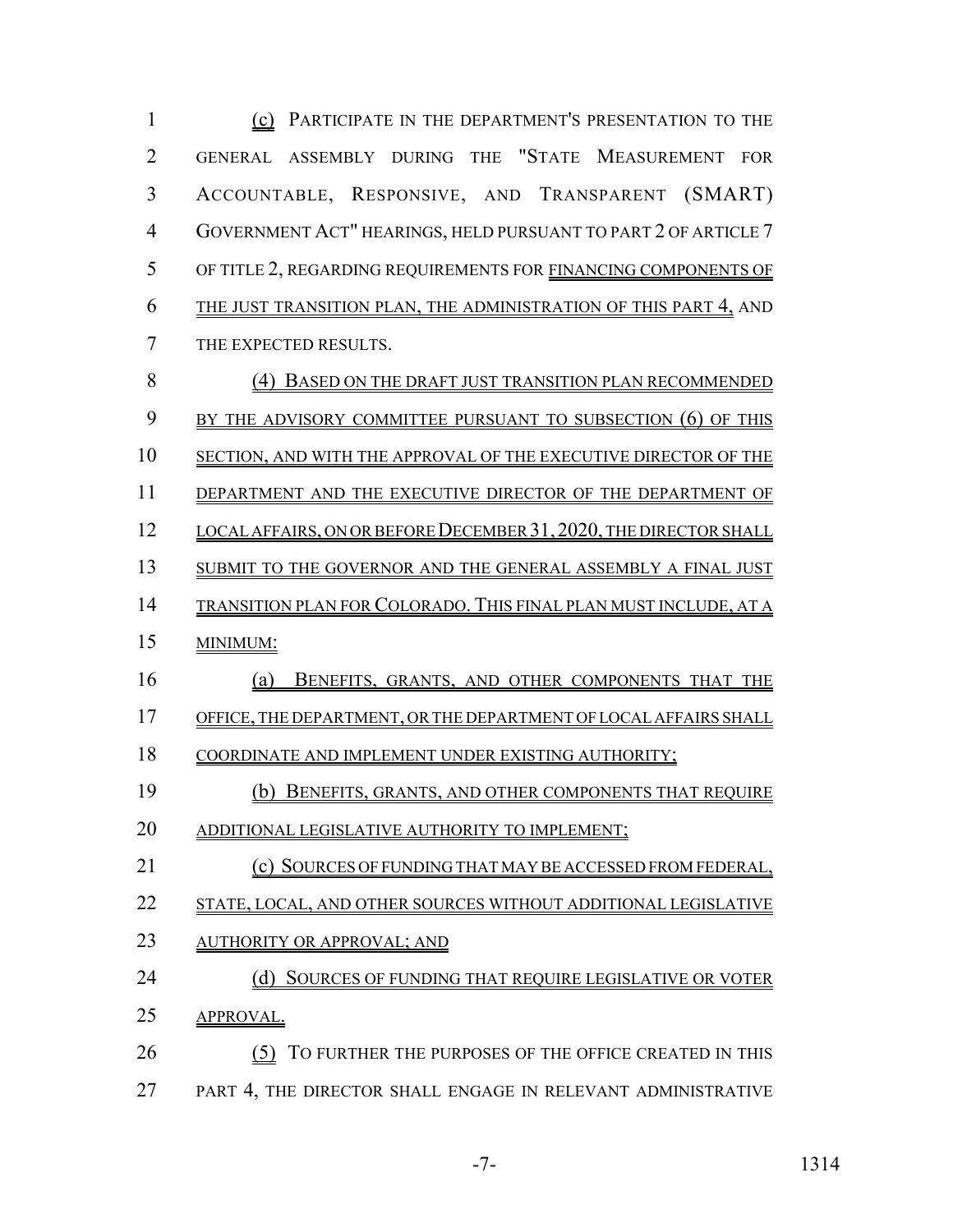| $\mathbf{1}$   | PROCEEDINGS, SUCH AS MATTERS BEFORE THE PUBLIC UTILITIES          |
|----------------|-------------------------------------------------------------------|
| $\overline{2}$ | COMMISSION AND THE AIR QUALITY CONTROL COMMISSION.                |
| 3              | $(6)$ (a)<br>THERE IS HEREBY CREATED THE JUST TRANSITION          |
| $\overline{4}$ | ADVISORY COMMITTEE TO DEVELOP AND RECOMMEND A JUST TRANSITION     |
| 5              | PLAN FOR THE STATE OF COLORADO.                                   |
| 6              | (b) ON OR BEFORE JULY 1, 2020, THE ADVISORY COMMITTEE SHALL       |
| 7              | PRESENT A DRAFT JUST TRANSITION PLAN TO THE EXECUTIVE DIRECTOR OF |
| 8              | THE DEPARTMENT AND THE EXECUTIVE DIRECTOR OF THE DEPARTMENT OF    |
| 9              | <b>LOCAL AFFAIRS.</b>                                             |
| 10             | IN DEVELOPING THE DRAFT JUST TRANSITION PLAN, THE<br>(c)          |
| 11             | ADVISORY COMMITTEE SHALL CONSIDER OPTIONS TO:                     |
| 12             | (1)<br>ALIGN AND TARGET LOCAL, STATE, AND FEDERAL RESOURCES       |
| 13             | AND LEVERAGE ADDITIONAL RESOURCES TO INVEST IN COMMUNITIES AND    |
| 14             | WORKERS WHOSE COAL-RELATED INDUSTRIES ARE SUBJECT TO              |
| 15             | SIGNIFICANT ECONOMIC TRANSITION;                                  |
| 16             | (II)<br>ALIGN AND TARGET EXISTING LOCAL, STATE, AND FEDERAL       |
| 17             | PROGRAMMING AND ESTABLISH ADDITIONAL PROGRAMMING TO SUPPORT       |
| 18             | COMMUNITIES AND WORKERS WHOSE COAL-RELATED INDUSTRIES ARE         |
| 19             | SUBJECT TO SIGNIFICANT ECONOMIC TRANSITION;                       |
| 20             | (HD<br>ESTABLISH BENEFITS FOR COAL TRANSITION WORKERS,            |
| 21             | INCLUDING CONSIDERATION OF:                                       |
| 22             | BENEFITS SIMILAR IN TYPE, AMOUNT, AND DURATION TO<br>(A)          |
| 23             | FEDERAL BENEFITS AVAILABLE PURSUANT TO 20 CFR 617.20 TO 617.49;   |
| 24             | <b>AND</b>                                                        |
| 25             | (B)<br>WAGE DIFFERENTIAL BENEFITS FOR AFFECTED WORKERS,           |
| 26             | INCLUDING CONSIDERATION OF ELIGIBILITY AND THE DURATION OF THE    |
| 27             | <b>BENEFITS;</b>                                                  |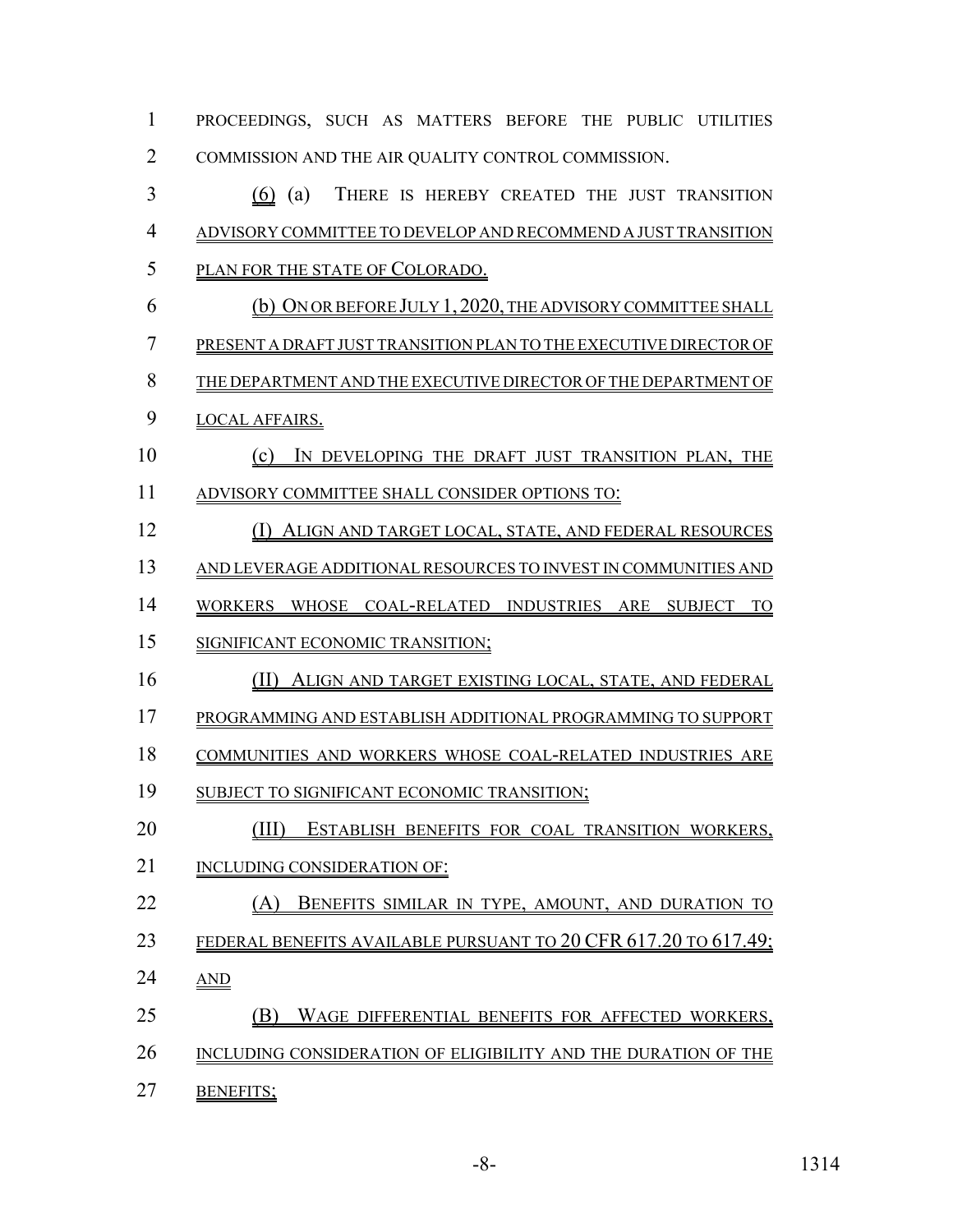| 1              | <u>(IV) EDUCATE DISLOCATED WORKERS, IN COLLABORATION WITH</u>    |
|----------------|------------------------------------------------------------------|
| $\overline{2}$ | EMPLOYERS OF DISLOCATED WORKERS AND RELEVANT LABOR UNIONS,       |
| 3              | REGARDING HOW TO APPLY FOR JUST TRANSITION BENEFITS; AND         |
| $\overline{4}$ | (V)<br>ESTABLISH AND STRUCTURE A GRANT PROGRAM AND OTHER         |
| 5              | POTENTIAL PROGRAMMATIC SUPPORT FOR COAL TRANSITION COMMUNITIES   |
| 6              | AND ORGANIZATIONS THAT SUPPORT COAL TRANSITION COMMUNITIES,      |
| $\overline{7}$ | <b>INCLUDING ELIGIBLE ENTITIES.</b>                              |
| 8              | (d)<br>IN DEVELOPING THE DRAFT JUST TRANSITION PLAN, THE         |
| 9              | ADVISORY COMMITTEE SHALL IDENTIFY AND CONSIDER:                  |
| 10             | (I)<br>THE PROJECTED SHORT-TERM AND LONG-TERM COSTS AND          |
| 11             | BENEFITS TO THE STATE OF EACH PLAN COMPONENT, INCLUDING WORKER   |
| 12             | BENEFITS, GRANT PROGRAMS, AND OTHER SUPPORTS;                    |
| 13             | (II)<br>POTENTIAL SOURCES FOR SUSTAINABLE SHORT-TERM AND         |
| 14             | LONG-TERM FUNDING FOR A JUST TRANSITION PLAN AND ITS COMPONENTS; |
| 15             | (III)<br>THE POTENTIAL FISCAL, ECONOMIC, WORKFORCE, AND OTHER    |
| 16             | IMPLICATIONS OF EXTENDING COMPONENTS OF THE JUST TRANSITION PLAN |
| 17             | TO OTHER SECTORS AND INDUSTRIES AFFECTED BY SIMILAR ECONOMIC     |
| 18             | <b>DISRUPTIONS; AND</b>                                          |
| 19             | (IV) WHICH COMPONENTS OF THE JUST TRANSITION PLAN CAN BE         |
| 20             | IMPLEMENTED BY THE DEPARTMENTS UNDER EXISTING AUTHORITY AND      |
| 21             | WHICH REQUIRE ADDITIONAL LEGISLATION.                            |
| 22             | THE ADVISORY COMMITTEE CONSISTS OF THE FOLLOWING<br>(e)          |
| 23             | <b>MEMBERS:</b>                                                  |
| 24             | (I) EX OFFICIO MEMBERS AS FOLLOWS:                               |
| 25             | (A) THE EXECUTIVE DIRECTOR OF THE DEPARTMENT OF LABOR            |
| 26             | AND EMPLOYMENT OR A DESIGNEE;                                    |
| 27             | (B) THE DIRECTOR OF THE OFFICE OF ECONOMIC DEVELOPMENT OR        |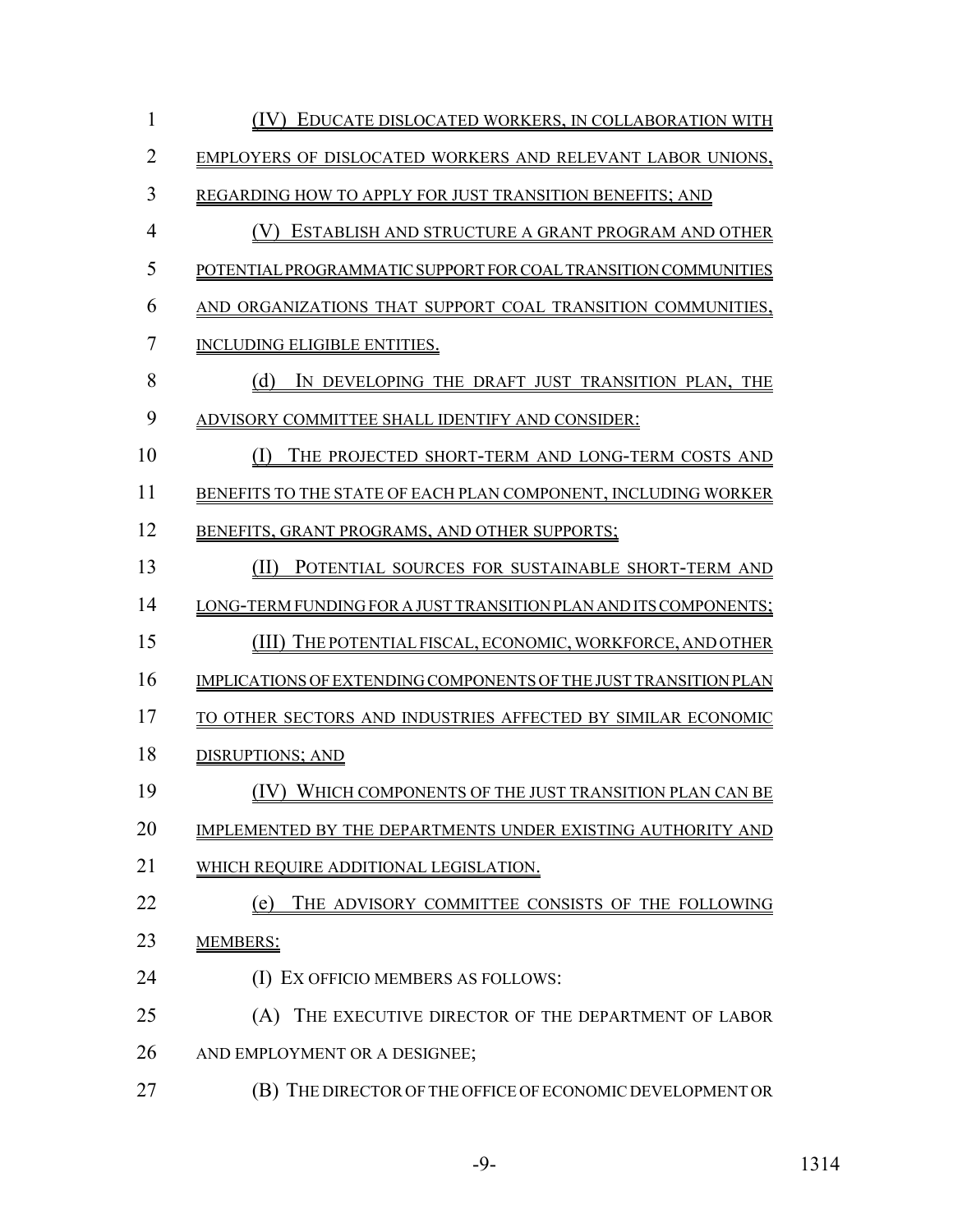A DESIGNEE;

 (C) THE DIRECTOR OF THE COLORADO ENERGY OFFICE OR A DESIGNEE;

 (D) THE EXECUTIVE DIRECTOR OF THE DEPARTMENT OF LOCAL AFFAIRS OR A DESIGNEE; AND

(E) A REPRESENTATIVE OF THE OFFICE OF THE GOVERNOR;

 (II) ONE MEMBER OF THE SENATE, APPOINTED BY THE PRESIDENT OF THE SENATE, AND ONE MEMBER OF THE HOUSE OF REPRESENTATIVES, APPOINTED BY THE SPEAKER OF THE HOUSE OF REPRESENTATIVES; AND 10 (III) THE FOLLOWING MEMBERS APPOINTED BY THE DIRECTOR:

(A) THREE REPRESENTATIVES OF COAL TRANSITION WORKERS;

12 (B) THREE REPRESENTATIVES FROM COAL TRANSITION COMMUNITIES;

- (C) TWO REPRESENTATIVES WITH PROFESSIONAL ECONOMIC DEVELOPMENT OR WORKFORCE RETRAINING EXPERIENCE;
- (D) TWO REPRESENTATIVES OF DISPROPORTIONATELY IMPACTED

COMMUNITIES; AND

 (E) TWO REPRESENTATIVES OF UTILITIES THAT, ON THE EFFECTIVE DATE OFTHIS SECTION, OPERATED A COAL-FUELED ELECTRIC GENERATING UNIT.

**(f)** THE TERM OF APPOINTMENT OR DESIGNATION IS FOUR YEARS: EXCEPT THAT THE INITIAL TERM OF MEMBERS APPOINTED PURSUANT TO 23 SUBSECTION  $(6)(e)(II)$  OF THIS SECTION IS TWO YEARS AND THE INITIAL 24 TERM OF MEMBERS APPOINTED PURSUANT TO SUBSECTION  $(6)(e)(III)$  OF THIS SECTION IS THREE YEARS. EACH LEGISLATIVE MEMBER IS ENTITLED TO RECEIVE PAYMENT OF A PER DIEM AND REIMBURSEMENT FOR ACTUAL AND NECESSARY EXPENSES AS AUTHORIZED IN SECTION 2-2-326,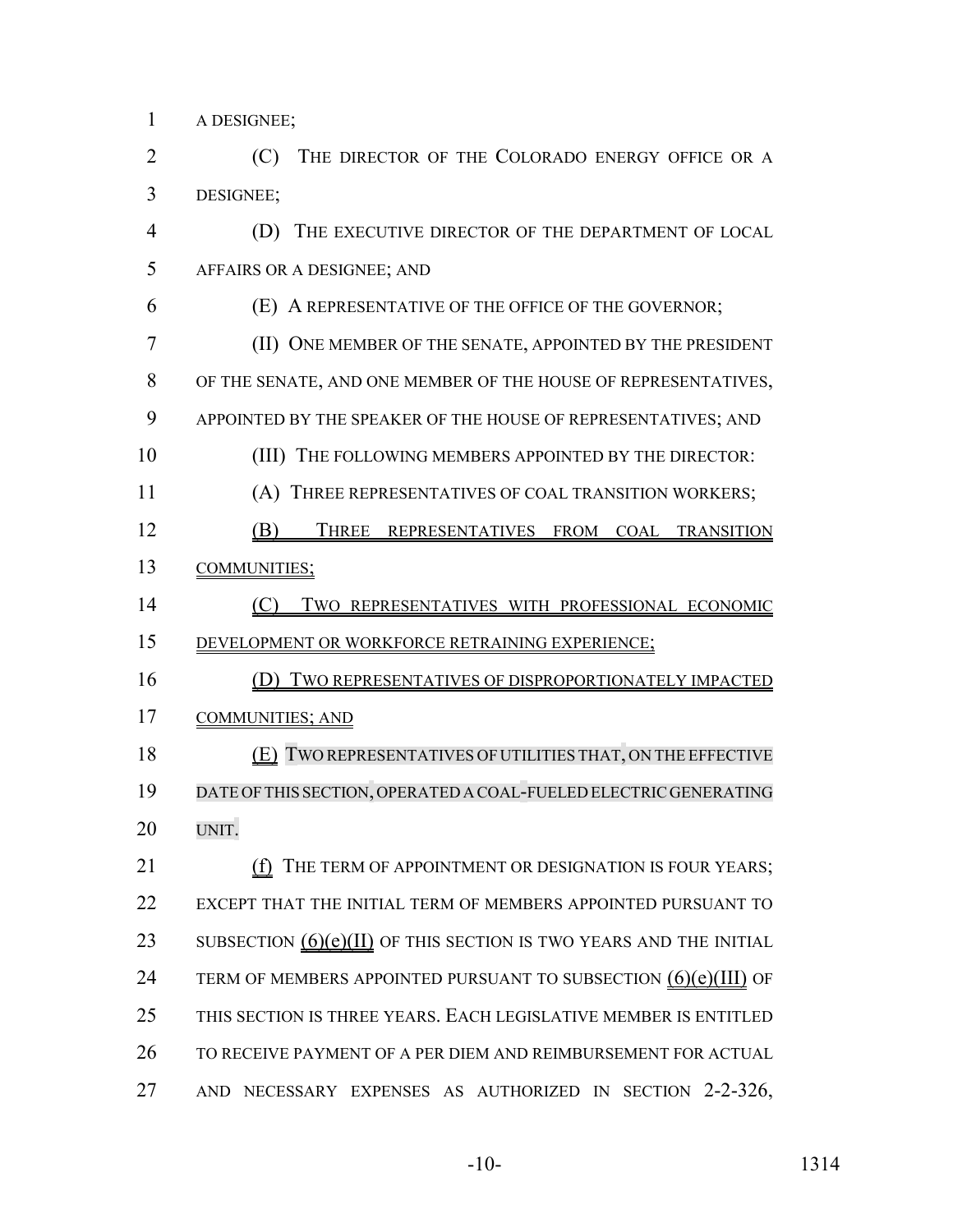APPOINTED MEMBERS ARE ENTITLED TO THE SAME PER DIEM AND EXPENSE REIMBURSEMENT, AND EX OFFICIO MEMBERS ARE ENTITLED TO THE SAME EXPENSE REIMBURSEMENT;EXCEPT THAT ALLPAYMENTS AUTHORIZED BY 4 THIS SUBSECTION  $(6)(f)$  ARE AT A RATE FIFTY PERCENT LESS THAN THAT AUTHORIZED BY LAW.

 (g) THE ADVISORY COMMITTEE SHALL ELECT A CHAIR FROM AMONG ITS MEMBERS TO SERVE FOR A TERM NOT TO EXCEED TWO YEARS, AS DETERMINED BY THE ADVISORY COMMITTEE. THE ADVISORY COMMITTEE SHALL MEET AT LEAST ONCE EVERY QUARTER. THE CHAIR MAY CALL SUCH ADDITIONAL MEETINGS AS ARE NECESSARY FOR THE ADVISORY COMMITTEE TO COMPLETE ITS DUTIES.

 (h) THE ADVISORY COMMITTEE MAY ENGAGE ADDITIONAL NONVOTING MEMBERS OR ADVISORS TO PROVIDE ADDITIONAL EXPERTISE AS NEEDED.

 (i) THIS SUBSECTION (6) IS REPEALED, EFFECTIVE SEPTEMBER 1, 2025. BEFORE THE REPEAL, THIS SUBSECTION (6) IS SCHEDULED FOR 17 REVIEW IN ACCORDANCE WITH SECTION 2-3-1203.

 **8-83-404. Just transition cash fund.** (1) THERE IS HEREBY CREATED IN THE STATE TREASURY THE JUST TRANSITION CASH FUND.THE FUND CONSISTS OF MONEY CREDITED TO THE FUND AND ANY OTHER MONEY THAT THE GENERAL ASSEMBLY MAY APPROPRIATE OR TRANSFER 22 TO THE FUND. THE STATE TREASURER SHALL CREDIT ALL INTEREST AND INCOME DERIVED FROM THE DEPOSIT AND INVESTMENT OF MONEY IN THE FUND TO THE FUND. SUBJECT TO ANNUAL APPROPRIATION BY THE GENERAL ASSEMBLY, THE OFFICE MAY EXPEND MONEY FROM THE FUND FOR PURPOSES SPECIFIED IN THIS PART 4, INCLUDING PAYING FOR THE OFFICE'S DIRECT AND INDIRECT COSTS IN ADMINISTERING THIS PART 4.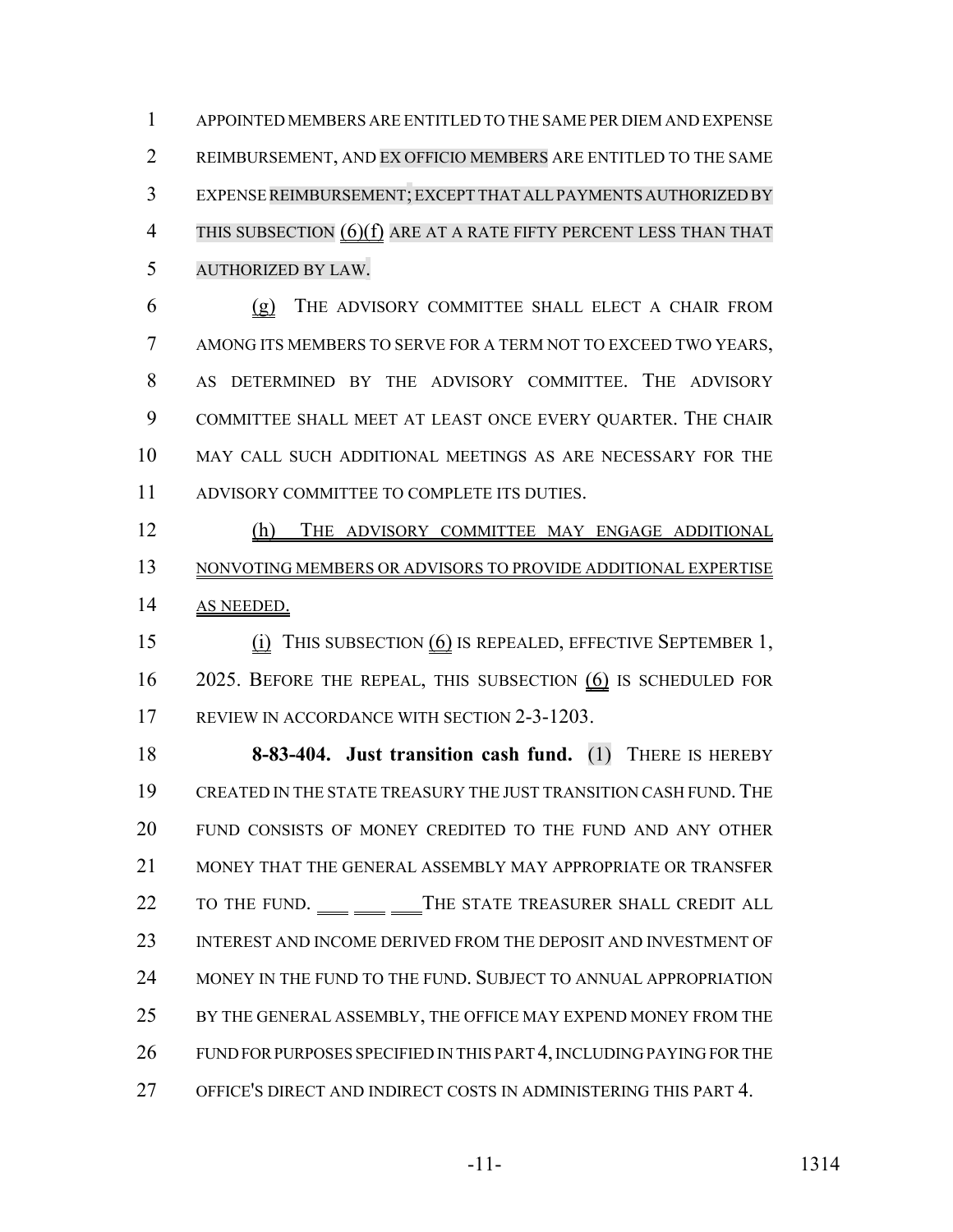(2) THE GENERALASSEMBLY MAY APPROPRIATE MONEYFROMTHE GENERAL FUND FOR THE PURPOSES SPECIFIED IN THIS PART 4. THE OFFICE MAY SEEK, ACCEPT, AND EXPEND GIFTS, GRANTS, OR DONATIONS FROM PRIVATE OR PUBLIC SOURCES FOR THE PURPOSES OF THIS PART 4. (3) EACH CONSTRUCTION PROJECT FINANCED THROUGH THE FUND MUST COMPLY WITH SECTIONS 24-92-115 AND 24-92-201. **8-83-405. Utility workforce transition plans - reemployment of affected workers.** (1) WITHIN THIRTY DAYS AFTER THE APPROVAL TO ACCELERATE RETIREMENT OF A GENERATING UNIT BY THE UTILITY'S GOVERNING BODY AND IN NO CASE LESS THAN SIX MONTHS BEFORE THE RETIREMENT OF AN ELECTRIC COAL-FUELED GENERATING UNIT THAT HAS A NAMEPLATE CAPACITY OF AT LEAST FIFTY MEGAWATTS, THE OWNER OR 14 OPERATING AGENT OF THAT UNIT SHALL SUBMIT TO THE OFFICE AND TO THE AFFECTED COMMUNITY A WORKFORCE TRANSITION PLAN. (2) TO THE EXTENT PRACTICABLE, A WORKFORCE TRANSITION PLAN MUST INCLUDE ESTIMATES OF: (a) THE NUMBER OF WORKERS EMPLOYED BY THE ELECTRIC UTILITY OR A CONTRACTOR OF THE UTILITY AT THE COAL-FUELED ELECTRIC GENERATING FACILITY, WHICH NUMBER MUST INCLUDE ALL 21 WORKERS THAT DIRECTLY DELIVER COAL TO THE ELECTRIC UTILITY; (b) THE TOTAL NUMBER OF WORKERS WHOSE EXISTING JOBS, AS A RESULT OF THE RETIREMENT OF THE COAL-FUELED ELECTRIC GENERATING FACILITY: (I) WILL BE RETAINED; AND 26 (II) WILL BE ELIMINATED; (c) WITH RESPECT TO THE WORKERS WHOSE EXISTING JOBS WILL

-12- 1314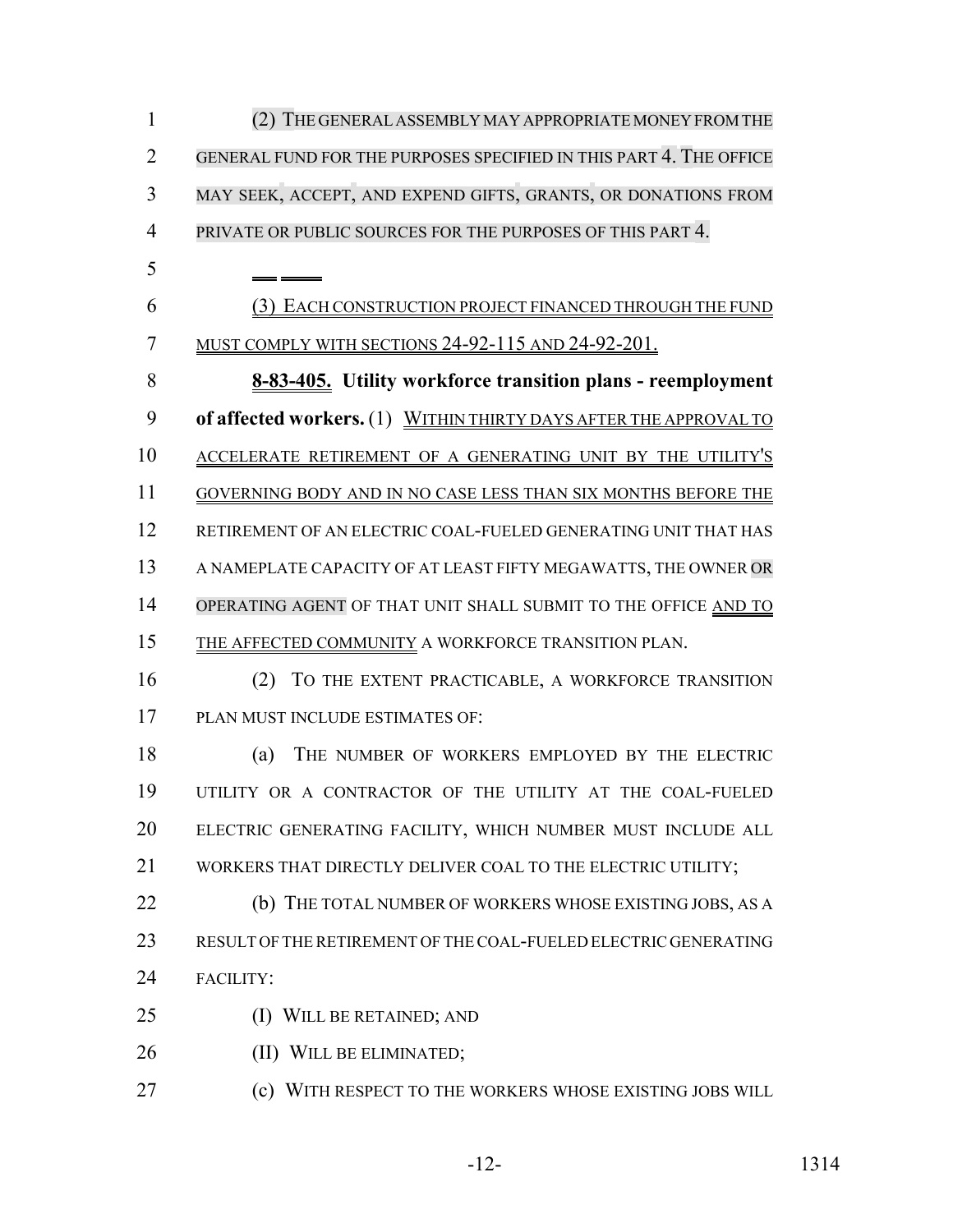BE ELIMINATED DUE TO THE RETIREMENT OF THE COAL-FUELED ELECTRIC GENERATING FACILITY, THE TOTAL NUMBER AND THE NUMBER BY JOB CLASSIFICATION OF WORKERS:

 (I) WHOSE EMPLOYMENT WILL END WITHOUT THEM BEING OFFERED OTHER EMPLOYMENT;

 (II) WHO WILL RETIRE AS PLANNED, BE OFFERED EARLY RETIREMENT, OR LEAVE ON THEIR OWN;

 (III) WHO WILL BE RETAINED BY BEING TRANSFERRED TO OTHER ELECTRIC GENERATING FACILITIES OR OFFERED OTHER EMPLOYMENT BY 10 THE ELECTRIC UTILITY; AND

 (IV) WHO WILL BE RETAINED TO CONTINUE TO WORK FOR THE ELECTRIC UTILITY IN A NEW JOB CLASSIFICATION; AND

 (d) IF THE ELECTRIC UTILITY IS REPLACING THE COAL-FUELED ELECTRIC GENERATING FACILITY BEING RETIRED WITH A NEW ELECTRIC GENERATING FACILITY, THE NUMBER OF:

 (I) WORKERS FROM THE RETIRED COAL-FUELED ELECTRIC GENERATING FACILITY WHO WILL BE EMPLOYED AT THE NEW ELECTRIC GENERATING FACILITY; AND

 (II) JOBS AT THE NEW ELECTRIC GENERATING FACILITY THAT WILL 20 BE OUTSOURCED TO CONTRACTORS OR SUBCONTRACTORS.

 (3) THIS SECTION DOES NOT APPLY TO AN ELECTRIC COAL-FUELED GENERATING UNIT OWNED IN WHOLE OR IN PART BY A QUALIFYING RETAIL 23 UTILITY FOR WHICH THE QUALIFYING RETAIL UTILITY, AS THAT TERM IS USED IN SECTION 40-2-124, HAS SUBMITTED A WORKFORCE TRANSITION PLAN IN AN ELECTRIC RESOURCE PLAN FILED WITH THE PUBLIC UTILITIES COMMISSION.

**8-83-406. Report - recommendations - repeal.** (1) NO LATER